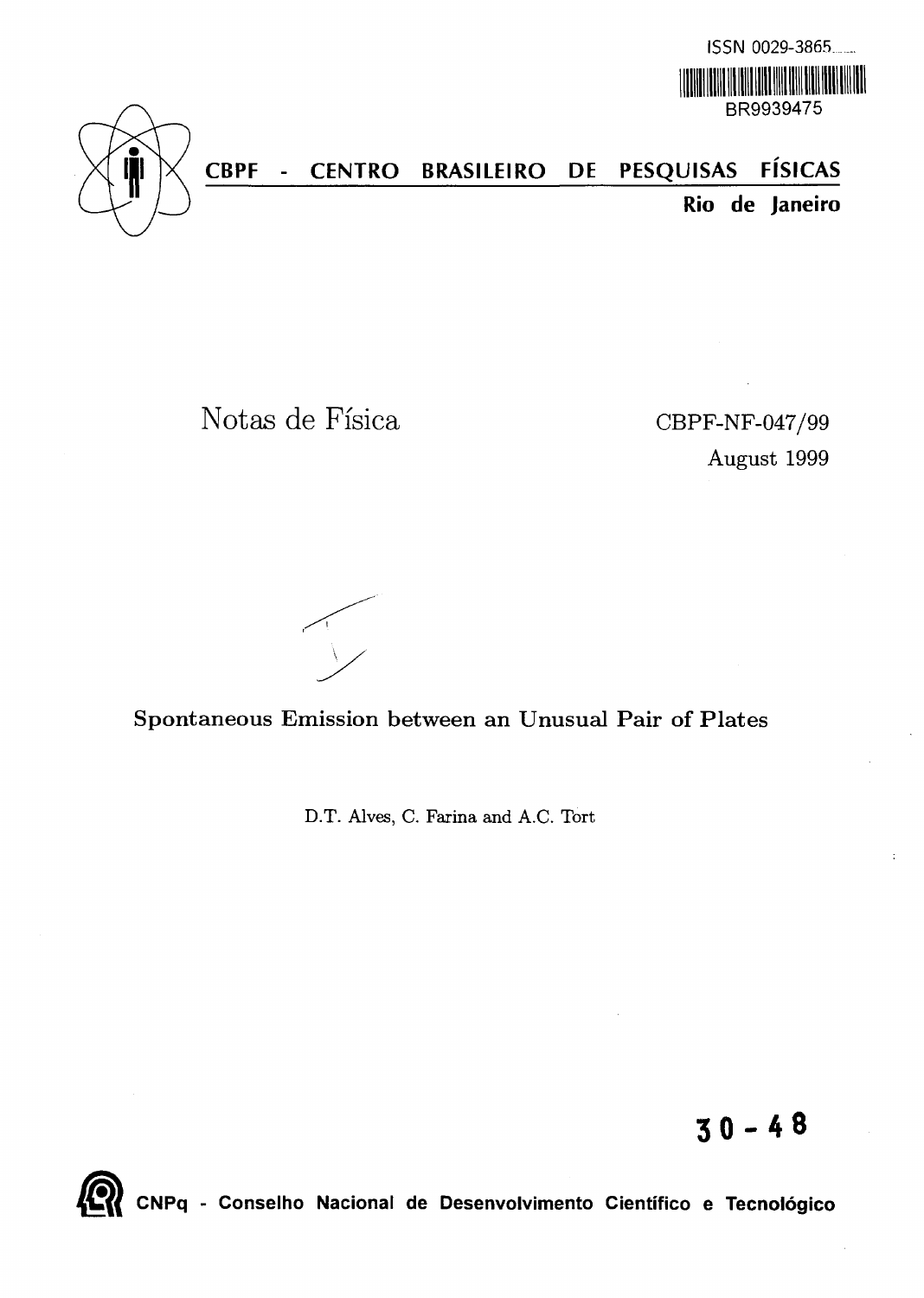÷.

## Spontaneous emission between an unusual pair of plates

*D. T. Alves*<sup>(1,2)\*</sup>, *C. Farina*<sup>(3)†</sup> and *A. C. Tort*<sup>(3)‡</sup>

(1) - Centro Brasileiro de Pesquisas Fisicas, Rua Dr. Xavier Sigaud, 150, RJ 22290-180,

Brazil

(2) - Universidade Federal do Pará, Departamento de Física, Belém, PA 66075-000,

Brazil

(3) - Institute de Fisica, UFRJ, Caixa Postal 68528, 21945-970 Rio de Janeiro RJ, Brazil ABSTRACT

We compute the modification in the spontaneous emission rate for a two-level atom when it is located between two parallel plates of different nature: a perfectly conducting plate  $(\epsilon \to \infty)$  and an infinitely permeable one  $(\mu \to \infty)$ . We also discuss the case of two infinitely permeable plates. We compare our results with those found in the literature for the case of two perfectly conducting plates.

PACS numbers: 12.20.-m; 32.80.-t

e-mail:\*danilo@cbpf.br e-mail:<sup>†</sup>farina@if.ufrj.br e-mail :\*tort@if. ufrj.br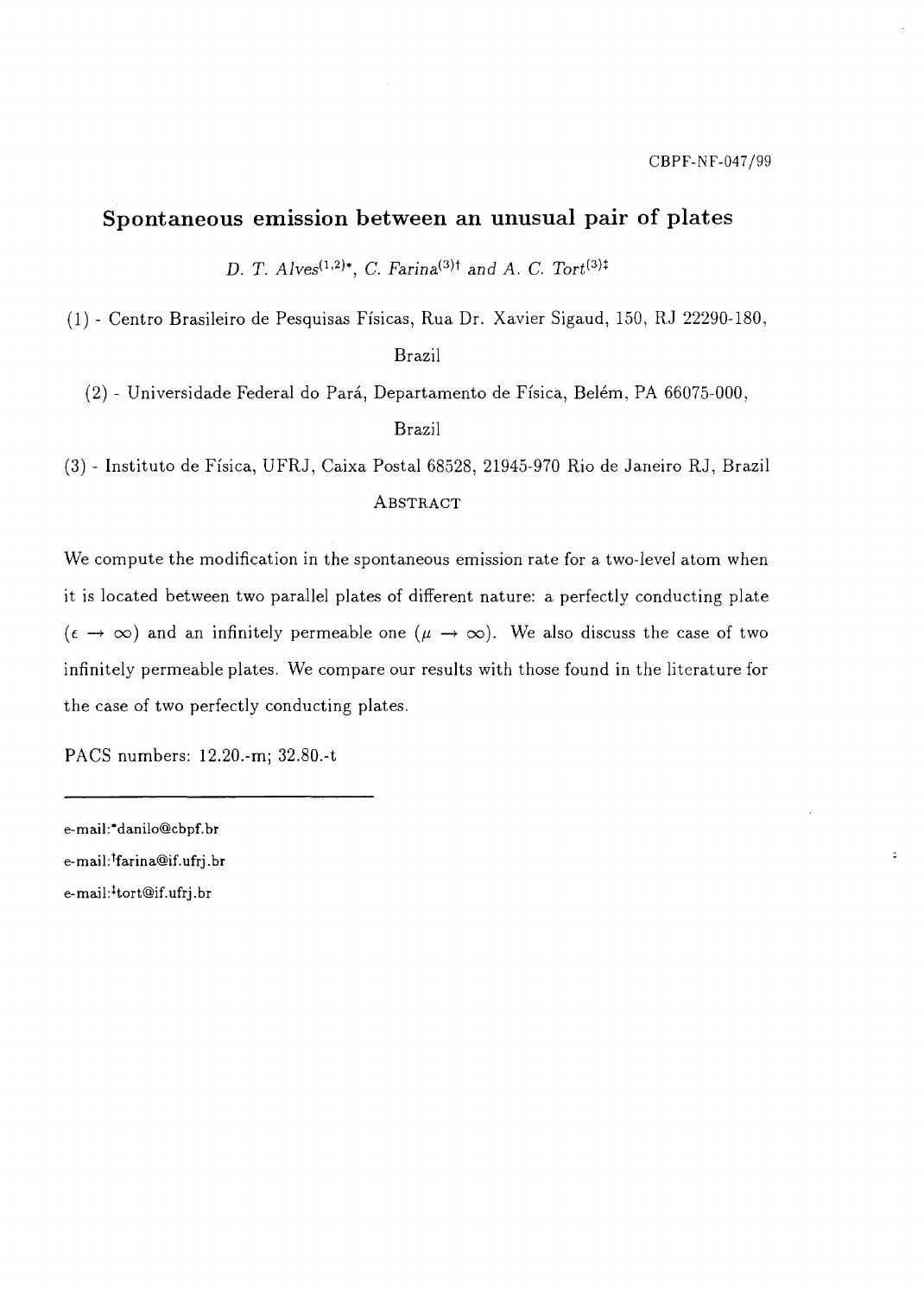Using thermodynamic arguments and assuming that thermal equilibrium between matter and radiation is allways achieved, Einstein [1] was able to demonstrate that, besides stimulated emisson, excited atoms must also decay spontaneously. Even an "isolated" excited atom in vacuum must inevitably decay to the ground state. In other words, an excited stationary state of an atom is not actually a stationary state and we can say that spontaneous emission is in fact not a property of an isolated atom, but of an atomvacuum system [2]. In the context of QED, we can say that the ultimate reason for spontaneous emission of excited atoms is the interaction of the atom with the quantized electromagnetic field of the vacuum state. As a consequence, any modification in the vacuum electromagnetic field, caused for instance by cavities, can modify in principle the radiative properties of atomic systems. We can say that the presence of material walls in the vicinity of atomic systems renormalizes their transition frequencies as well as the widths of their spectral lines. The branch of physics that is concerned with the influence of the environment of an atomic system in its radiative properties is called generically Cavity QED and the above examples are only two among many others (for a, review see for instance ref(s)  $[3,4]$ . Here we shall be concerned with one of the above effects, namely, the influence of boundary conditions (BC) imposed on the radiation field in the spontaneous emission rate of a two-level atom. It is worth mentioning that Cavity QED was born precisely by the observation of Purcell [5] half a century ago that spontaneous emission process associated with nuclear magnetic moment transitions at radio frequencies could be enhanced if the system were coupled to a ressonant external electric circuit placed in the vicinity of the system. However, we can say that the first detailed papers on this subject were those written by Casimir and Polder [6] in which, among other things, forces between polarizable atoms and metallic walls were treated, and by Casimir in his seminal work that brought about the Casimir effect [7]. Since then, Cavity QED has attracted the attention of many physicists, both theoretical and experimentalists. Particularly, the effects of the proximity of plane walls to atomic systems have been investigated: for in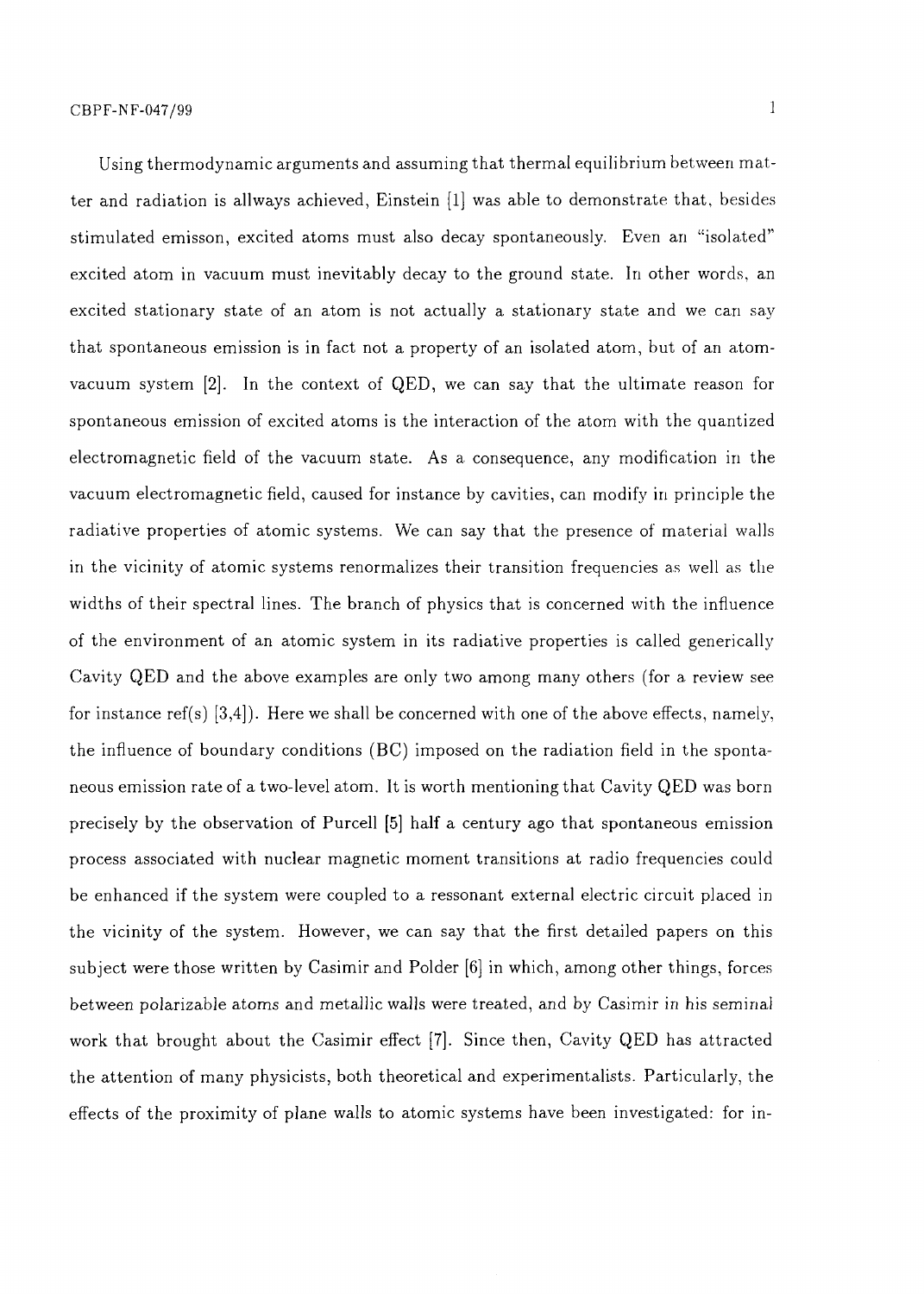stance, Morawitz [8] discussed both classically and quantum-mechanically the influence of a plane mirror in the spontaneous emission rate of a two-level atom. A few years later, Drexhage [9] observed experimentally the oscillatory behaviour of the lifetime on the distance to the mirror. The QED of charged particles between two parallel mirrors was discussed extensively by Barton [10,11], who was the first to compute explicitly the influence of two parallel perfect conducting plates in the spontaneous emission rate for a spherically averaged atomic transition [10]. Barton's result was rederived by Philpott [12] vith a similar method and by Milonni and Knight [13] in the context of the image method. : .n interesting feature of the modified spontaneous emission rate between two conducting mirrors is the fact that for the case of a transition dipole moment parallel to the plates there must be a strong suppression for  $2L/\lambda_0 < 1$ , where L is the distance between the plates and  $\lambda_0$ , the transition wavelength (see for instance ref. [14]). This inhibited spontaneous emission has been observed experimentally by Hulet, Hilfer and Kleppner [16]. Many other interesting experiments have been done and we suggest for the interested reader the reviews by Haroche and Kleppner [2] and Hinds [17] and references therein.

In this letter we compute the spontaneous emission rate for a two-level atom when it is located between two parallel plates of different nature ( $\epsilon \to \infty$  and  $\mu \to \infty$ ) and between vo infinitely permeable plates  $(\mu \to \infty)$ , and then, we compare our results with those ound in the literature  $[10,12,13]$  for the case of two perfectly conducting plates. Though analogous, the results are different, since when we change the boundary conditions on the photon field, the vacuum field modes also change. As expected, a strong suppression also occurs for both cases treated here. However, curious as it may seem, this suppression occurs when the transition dipole moment is perpendicular to the plates, in contrast to the suppression when the dipole moment is parallel to the plates that occurs for the two perfectly conducting plates.

Our starting point is the general expression for the spontaneous emission rate of a transition  $2 \rightarrow 1$  of a two-level atom, which is given by: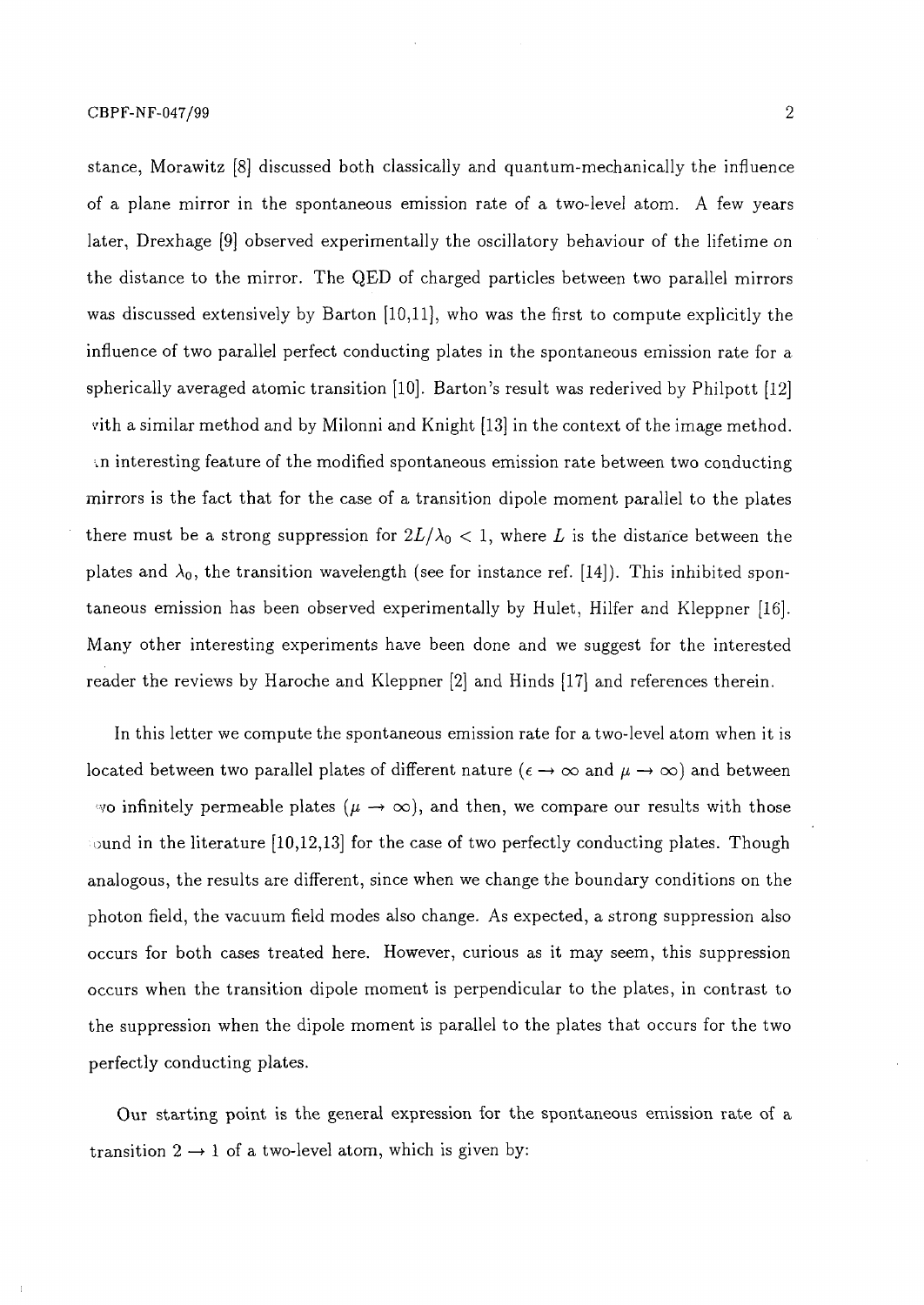$$
A_{21}(\boldsymbol{r}) = \frac{4\pi^2\omega_0^2}{\hbar} \sum_{\alpha} \frac{1}{\omega_{\alpha}} |A_{\alpha}(\boldsymbol{r}) \cdot \boldsymbol{d}_{12}|^2 \delta(\omega_{\alpha} - \omega_0), \qquad (1)
$$

where  $\omega_0$  corresponds to the transition frequency,  $d_{12}$  is the transition dipole moment and each mode  $A_{\alpha}(r)$  of the vacuum field is characterized by a wave vector k and a polarization  $\lambda_0$  (see for instance ref. [14]).

The first setup we will consider consists of two infinite parallel surfaces (the plates) one of which will be considered to be a perfect conductor ( $\epsilon \to \infty$ ) while the other is supposed to be perfectly permeable ( $\mu \to \infty$ ). Also, we will choose Cartesian axes in such a way at the axis  $\mathcal{OZ}$  is perpendicular to both surafces. The perfectly conducting surface will e placed at  $z = 0$  and the permeable one, at  $z = L$ . The electromagnetic fields must satisfy the following boundary conditions: (a) the tangential components  $E_x$  and  $E_y$  of the electric field as well as the normal component  $B_z$  of the magnetic field must, vanish on the metallic plate at  $z = 0$ . (b) The tangential components  $B_x$  and  $B_y$  of the magnetic field must vanish on the permeable plate at  $z = L$ . It is convenient to work with the vector potential  $\mathbf{A}(\mathbf{r},t)$  in the Coulomb gauge in which  $\nabla \cdot \mathbf{A}(\mathbf{r},t) = 0$ ,  $\mathbf{E}(\mathbf{r},t) = -\partial \mathbf{A}(\mathbf{r},t)/\partial t$ and  $B(r,t) = \nabla \times A(r,t)$ . With this choice of gauge, the above boundary conditions can be written as conditions imposed on the vector potential components:

$$
A_x(x, y, 0) = A_y(x, y, 0) = \frac{\partial A_z}{\partial z}(x, y, 0) = 0
$$
\n(2)

$$
\frac{\partial A_x}{\partial z}(x, y, L) = \frac{\partial A_y}{\partial z}(x, y, L) = A_z(x, y, L) = 0
$$
\n(3)

The mode functions for this case are [15]:

$$
\boldsymbol{A}_{\boldsymbol{k}}_{l}(\boldsymbol{r}) = \left(\frac{2}{V}\right)^{1/2} (\boldsymbol{k}_{\parallel} \times \boldsymbol{z}) \sin \left[ (n + \frac{1}{2}) \frac{\pi z}{L} \right] e^{i \boldsymbol{k}_{\parallel} \cdot \boldsymbol{r}_{\parallel}}
$$
(4)

and

$$
A_{\mathbf{k}z}(r) = \left(\frac{1}{k}\right)\left(\frac{z}{V}\right)^{1/2} e^{i\mathbf{k}_{\parallel} \cdot \mathbf{r}_{\parallel}} \times
$$
  
 
$$
\times \left\{ k_{\parallel} z \cos \left[ (n + \frac{1}{2}) \frac{\pi z}{L} \right] - i \frac{\pi}{L} (n + \frac{1}{2}) \mathbf{k}_{\parallel} \sin \left[ (n + \frac{1}{2}) \frac{\pi z}{L} \right] \right\}
$$
(5)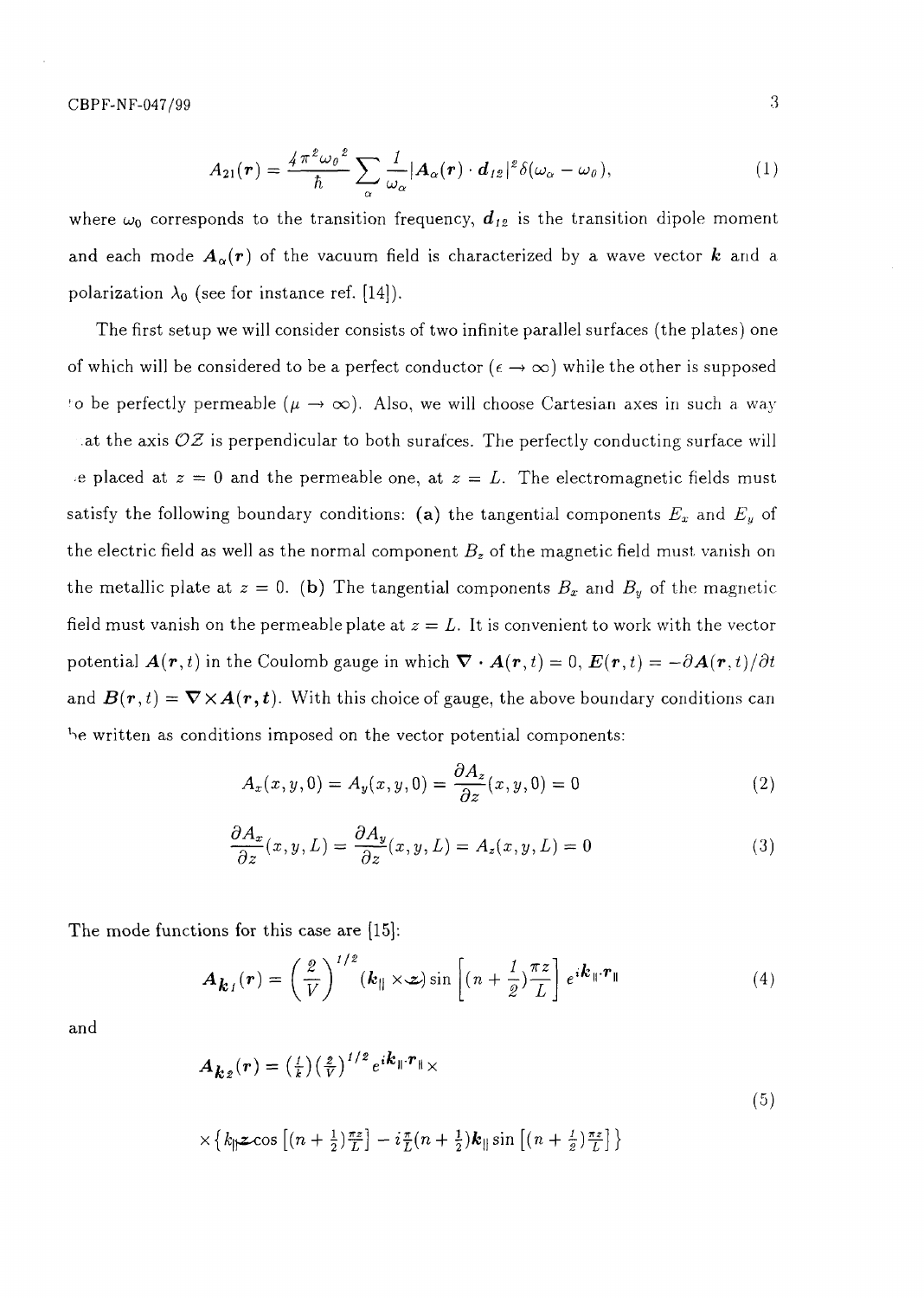CBPF-NF-047/99 4

The contributions for the spontaneous emission rate associated with  $d_{12}^{\perp}$  and  $d_{12}^{\parallel}$  are given respectively by:

$$
A_{21}^{\perp}(z) = \frac{3\pi}{k_0 L} A_{21}^{0\perp} \sum_{n=0}^{N} \left[ 1 - \frac{\left(n + \frac{1}{2}\right)^2}{k_0^2 L^2} \pi^2 \right] \cos^2 \left[ \left(n + \frac{1}{2}\right) \frac{\pi z}{L} \right] \tag{6}
$$

and

$$
A_{21}^{\parallel}(z) = \frac{3\pi}{2k_0L} A_{21}^{0\parallel} \sum_{n=0}^{N} \left[ 1 + \frac{\left(n + \frac{1}{2}\right)^2}{k_0^2 L^2} \pi^2 \right] \sin^2 \left[ \left(n + \frac{1}{2}\right) \frac{\pi z}{L} \right] \tag{7}
$$

where  $A_{21}^{0\perp}$  and  $A_{21}^{0\parallel}$ are the corresponding contributions for the spontaneous emission rate in unbounded (free) space, namely:

$$
A_{21}^{0\parallel} = \frac{4|\mathbf{d}_{12}^{\parallel}|^2 \omega_o^3}{3\hbar c^3} \text{ and } A_{21}^{0\perp} = \frac{4|\mathbf{d}_{12}^{\perp}|^2 \omega_o^3}{3\hbar c^3}
$$
 (8)

and N is the greatest integer part of  $k_0L/\pi - 1/2$ . The total emission coefficient is given by  $A_{21} = A_{21}^{\perp} + A_{21}^{\parallel}$  Recall that Einstein's coefficient for spontaneous emission is simply given by

$$
A_{21}^{0} = A_{21}^{0||} + A_{21}^{0\perp} = \frac{4|d_{12}|^2 \omega_0^3}{3\hbar c^3} \tag{9}
$$

The graph displayed in figure (1) shows the ratio between  $A_{21}$  and  $A_{21}^0$  as a function of the dimensionless variable  $s := z/\lambda_0$  for the case of two conducting plates (dashed line) and the case of a conducting plate and a permeable plate (solid line). Although the two curves are analogous, in the sense that both present oscillations with *s,* they are different curves since the mode functions of the vacuum field in each case are not the same. It is worth emphasizing the lack of symmetry of the latter curve around the point that is equidistant from the plates. This was expected because in this case the two plates correspond to distinct electromagnetic media, with different properties.

The second example we shall be concerned with consists of two perfectly permeable plates. The boundary conditions for this case can be cast into the form:

$$
\frac{\partial A_x}{\partial z}(x, y, 0) = \frac{\partial A_y}{\partial z}(x, y, 0) = A_z(x, y, 0) = 0
$$
\n(10)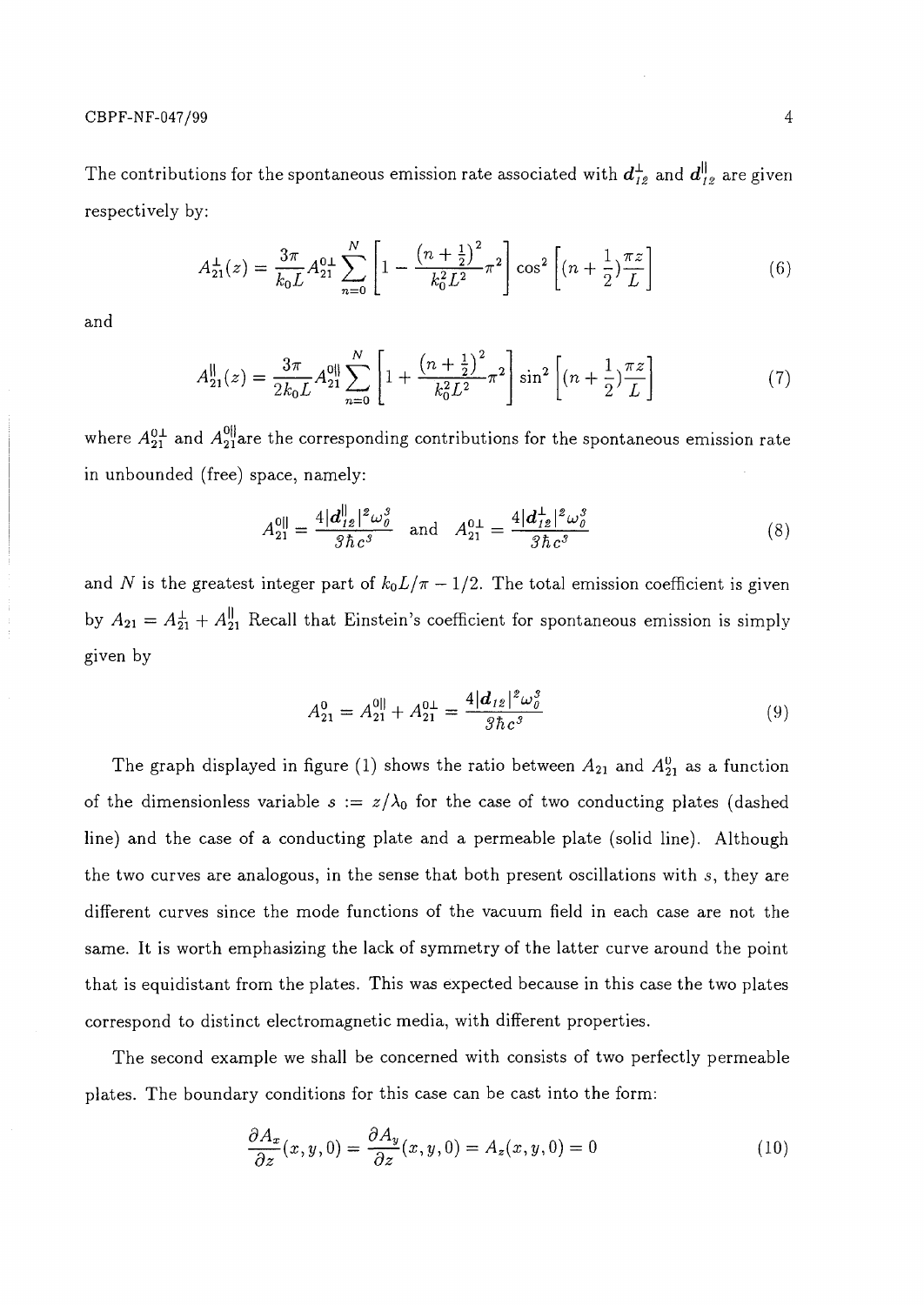$$
\frac{\partial A_x}{\partial z}(x, y, L) = \frac{\partial A_y}{\partial z}(x, y, L) = A_z(x, y, L) = 0
$$
\n(11)

The corresponding mode functions are:

$$
\boldsymbol{A}_{\boldsymbol{k}_I}(\boldsymbol{r}) = \left(\frac{2}{V}\right)^{1/2} (\boldsymbol{k}_{\parallel} \times \boldsymbol{z}) \cos\left(n\frac{\pi z}{L}\right) e^{i\boldsymbol{k}_{\parallel} \cdot \boldsymbol{r}_{\parallel}}
$$
(12)

and

$$
A_{\mathbf{k}z}(\mathbf{r}) = \left(\frac{1}{k}\right) \left(\frac{z}{V}\right)^{1/2} e^{i\mathbf{k}_{\parallel} \cdot \mathbf{r}_{\parallel}} \times
$$
  
 
$$
\times \left\{ k_{\parallel} z \sin \left(n \frac{\pi z}{L}\right) + i \left(\frac{n \pi}{L}\right) \mathbf{k}_{\parallel} \cos \left(n \frac{\pi z}{L}\right) \right\}
$$
 (13)

The contributions for the spontaneous emission rate associated with 
$$
\boldsymbol{d}_{I2}^{\perp}
$$
 and  $\boldsymbol{d}_{I2}^{\parallel}$  are given respectively by:

$$
A_{21}^{\perp}(z) = \frac{3\pi}{k_0 L} A_{21}^{0\perp} \sum_{n=1}^{N} \left( 1 - \frac{n^2 \pi^2}{k_0^2 L^2} \right) \sin^2\left(\frac{n\pi z}{L}\right) \tag{14}
$$

and

$$
A_{21}^{\parallel}(z) = \frac{3\pi}{2k_0L} A_{21}^{\parallel 0} \left\{ 1 + \sum_{n=1}^{N} \left( 1 + \frac{n^2 \pi^2}{k_0^2 L^2} \right) \cos^2\left(\frac{n\pi z}{L}\right) \right\}
$$
(15)

where N is the greatest integer part of  $k_0 L/\pi$ .

Figure (2) shows the ratio between  $A_{21}$  and  $A_{21}^0$  as a function of  $s = z/\lambda_0$  for the case of two conducting plates (dashed line) and the case of two permeable plates (solid line). The curve for this latter case also presents oscillations in the spontaneous emission rate as the distance from the atom to each plate varies and is also symmetric with respect to the equidistant point to the plates. However, there is a remarkable difference between these two curves: whenever there is an enhancement in the spontaneous emission rate of the former, there will be a depletion for the latter and vice versa. Particularly, their behaviour near the plates are quite different.

The strong suppression that occurs in the case of two conducting plates for  $A^{\parallel}_{21}$  has its counterpart in the two cases discussed previously, as we shall see. However, we should emphasize that in the case of two permeable plates as well as in the case of a conductting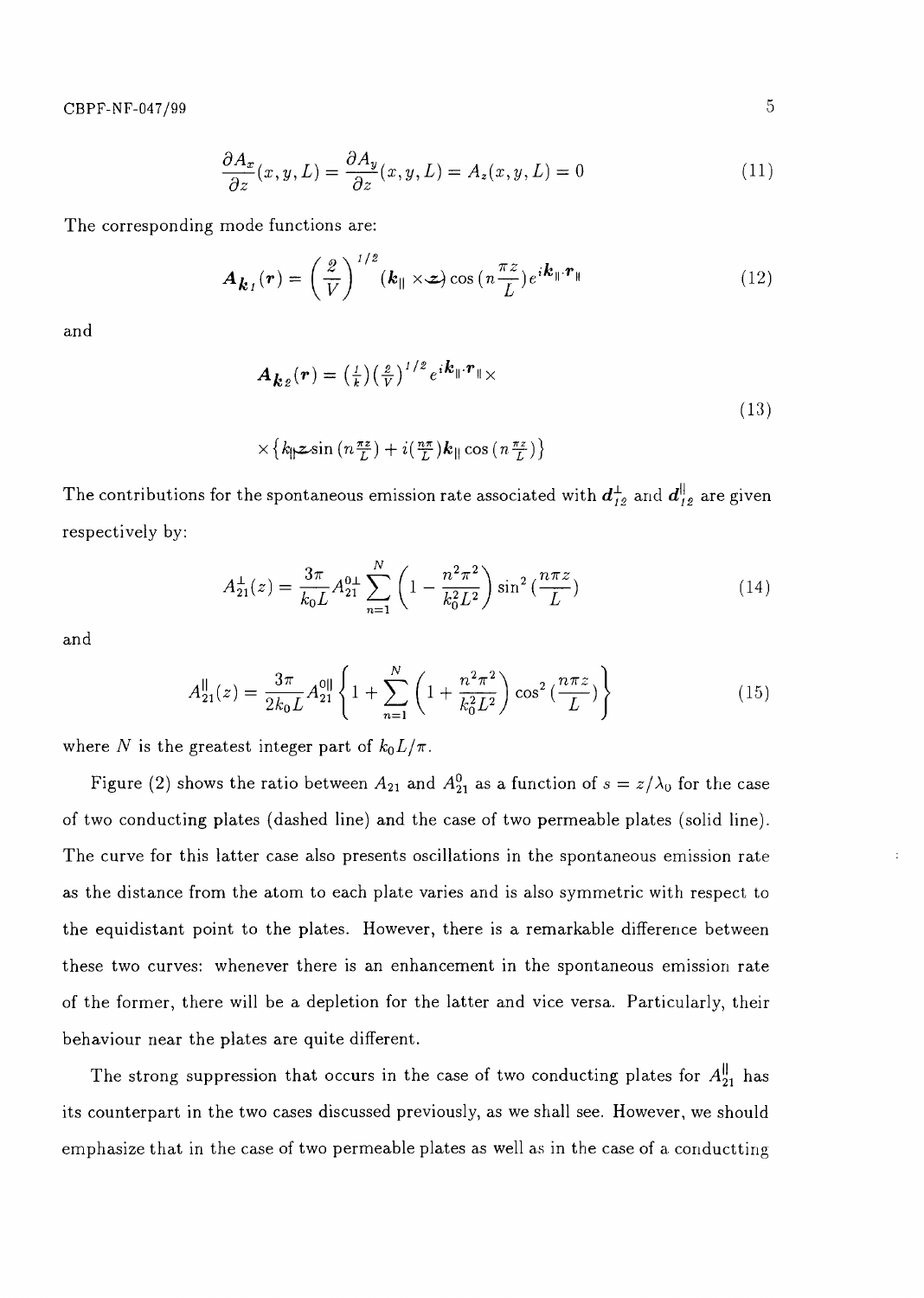plate and a permeable one, the suppression occurs for  $A^{\perp}_{21}$ , in contrast with the case of two conducting plates. For simplicity, let us just fix the atom at a point equidistant from the parallel infinite plates in both setups and vary the distance *L* between the plates. Also, for convenience, in the remaining figures of this letter we shall plot the graphs of the ratios  $A_{21}^{||}/A_{21}^{0||}$  and  $A_{21}^{+}/A_{21}^{0\perp}$  as functions of the dimensionless parameter  $l := L/\lambda_0$ . Figure (3) shows jointly the suppression of  $A^{\perp}_{21}$  for the case of two permeable plates (solid line) and the suppression of  $A_{21}^{\parallel}$  for the case of two conducting plates (dashed line). Observe that

h occur for the same value of the distance between the plates. Though not obvious, this

lit is quite reasonable, since for the case of two permeable plates the mode functions of  $\cdots$  vacuum field are also symmetric with respect to  $s = l/2$ . In this sense, for the case of a conducting plate and a permeable one, for which mixed boundary conditions are used, it is natural to expect that the suppression will occur for a different value of  $l$ . This is indeed what happens and as it is shown separatly in figure (4), the suppression occurs for a value of *I* which is smaller than the value found for the other cases (shown in figure (3)). Concerning figures (3) and (4), a last comment is in order: observe that in figure (3) the distances between two successive peaks for  $A_{21}^{\parallel}/A_{21}^{0\parallel}$  (dashed curve) or discontinuities  $\frac{1}{2}$  the derivative of  $A^{\perp}_{21}/A^{0\perp}_{21}$  (continuous curve) are  $\Delta l = \lambda_0$ , in contrast with the value

 $= \lambda_0/2$  observed for the discontinuities in the derivative of  $A^{\perp}_{21}/A^{0\perp}_{21}$  in figure (4), since  $\cdot$  the situation described by figure (4) there are no nodes for the vacuum modes at the midpoint between the two plates.

To conclude two final remarks. Firstly, it is very interesting to notice that though the Casimir energy density for the case of two perfectly parallel conducting plates is exactly the same as that for two infinitely permeable parallel plates, the influence of these two different surroundings in radiative properties of an atomic system (like the spontaneous emission rate of an atom) can be quite different. In other words, though the Casimir effect is "blind" to the change of the two conducting plates by the two infinitely permeable ones, the atom is not. The reason for that is simply because only the possible field frequencies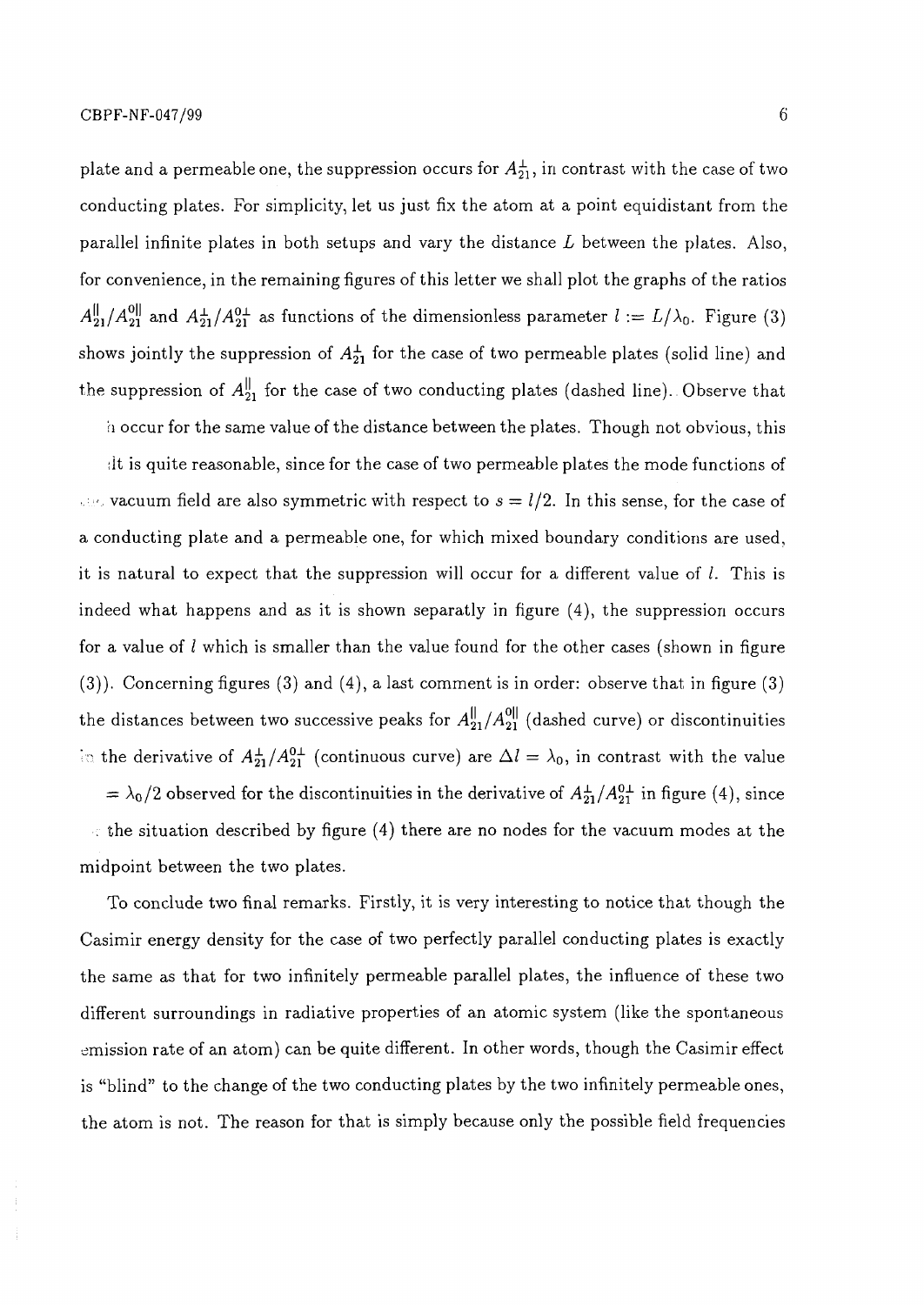enter in the calculation of the Casimir energy density, while the atom interacts directly with each vaccum field mode, it probes locally the vacuum field. Finally, we think it could be interesting to do experiments about the influence of the proximity of material walls in the spontaneous emission rate of atomic systems analogous to those mentioned before where conducting plates could be interchanged at will with permeable ones. Comparing the results thus obtained may add some new information to such an interesting problem as the atom-cavity interaction.

The authors acknowledge P.A.M. Neto and C. Lenz for valuable suggestions. D.T.A. would like to thank CAPES and UFPA for financial support and C.F. would like to thank CNPq for partial financial support.

- [1] A. Einstein, Z. Physik **18,** 121 (1917).
- [2] Serge Haroche and Daniel Kleppner. Physics Today **January,** 24 (1989).
- [3] S. Haroche, in *Fundamental Systems in Quantum Optics,Les* Houches Summer School. Session **LIII,** edited by J. Dalibard , J.-M. Raymond, and J. Zinn-Justin (North-Holland, Amsterdam,1992).
- [4] *Cavity Quantum Electrodynamics,* ed. Paul R. Berman (Academic Press, 1994).
- [5] E. Purcell, Phys. Rev. 69, 681 (1946).
- [6] H. B. G. Casimir and D. Polder, Phys. Rev. 73, 360 (1948).
- [7] H.B.G. Casimir, Proc. K. Ned. Akad. Wet. 51 (1948) 793.
- [8] H. Morawitz, Phys. Rev. **187** (1969), 1792.
- [9] K.H. Drexhage, Sci. Am. **222** (March 1970) 108.
- [10] G. Barton, Proc. Roy. Soc. Lond. **A320** (1970), 251.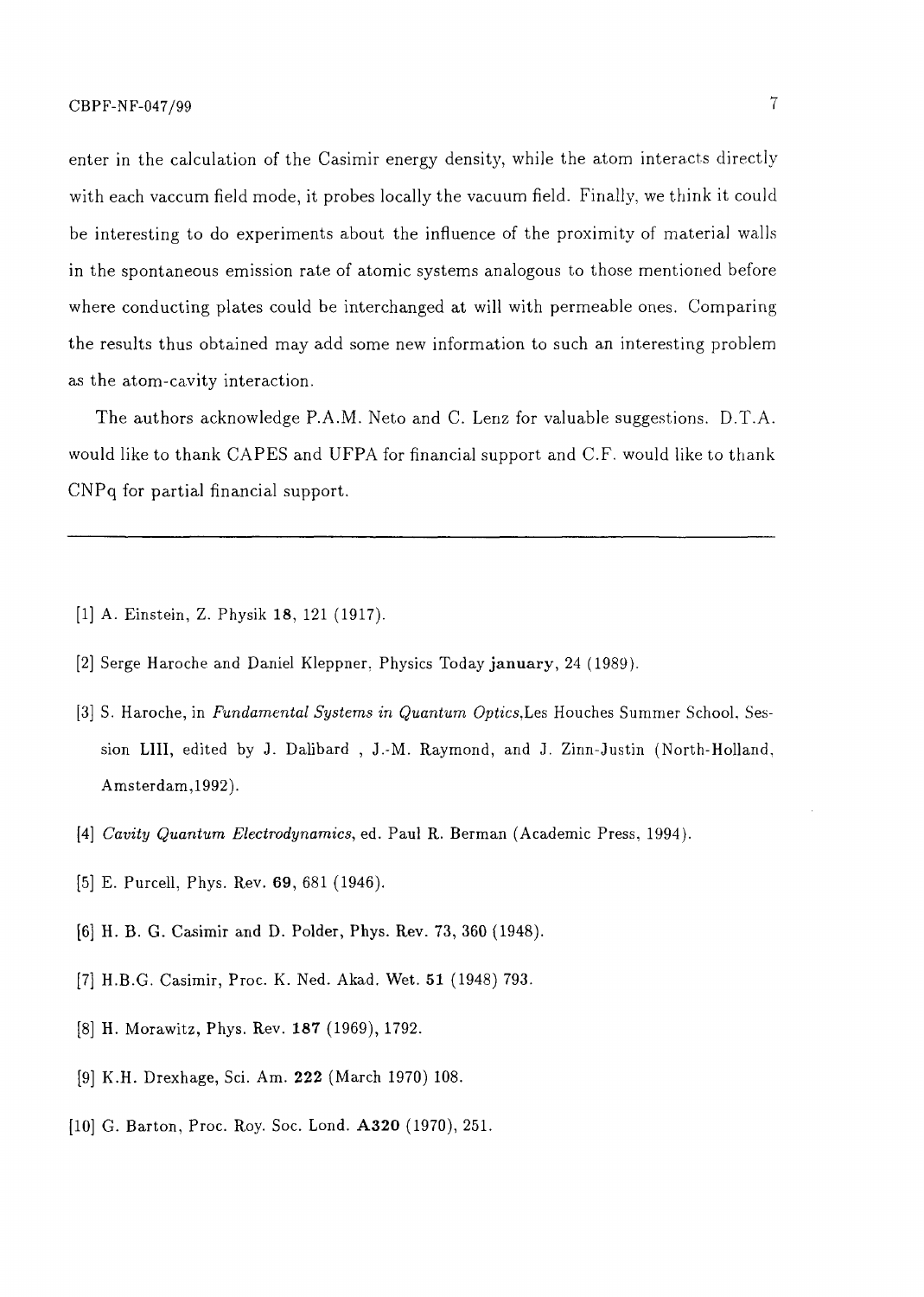- [11] G. Barton, Proc. Roy. Soc. Lond. **A410** (1987), 141.
- [12] M.R. Philpott, Chem. Phys. Lett. 19 (1973), 435.
- [13] P.W. Milonni and P.L. Knight, Opt. Commun. 9 (1973), 119.
- [14] P.W. Milonni, The Quantum Vacuum, Academic Press, San Diego 1994.
- [15] *QED vacuum between an unusual pair of plates,* M.V. Cougo-Pinto, C. Farina, F. C. Santos e A. C. Tort, hep-th/9811062. To appear in J. Phys. A.
	- 6] Hulet, Hilfer and D. Kleppner, Phys. Rev. Lett. 55 (1985), 2137.
- <sup>L</sup>17] E. A. Hinds, in *Advances in Atomic and Molecular Physics,* **Vol** 20, eds. D. Bates and B. Bederson (Academic Press, New York, 1990).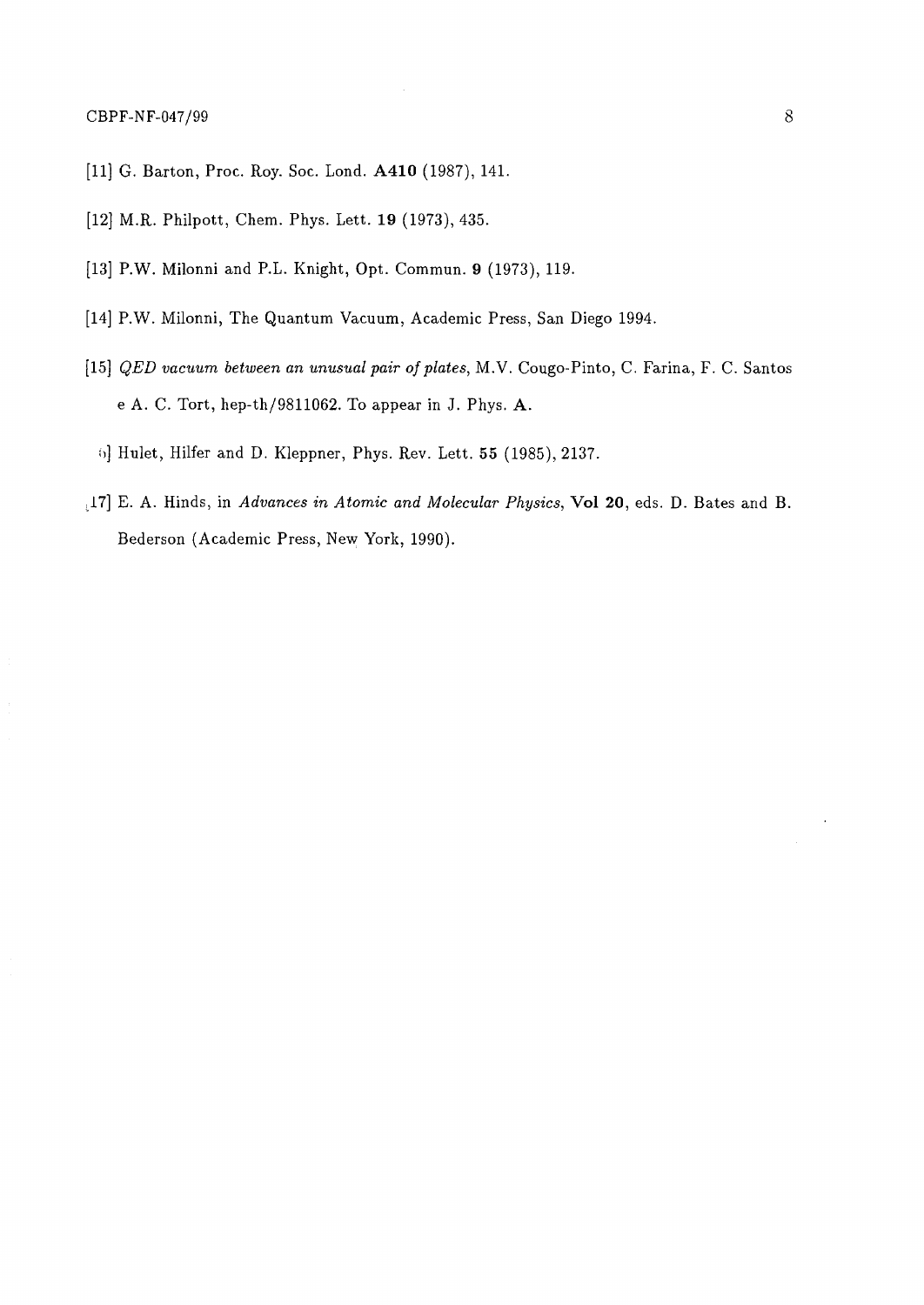

FIG. 1. The ratio  $A_{21}/A_{21}^0$  as a function of the dimensionless variable  $s = z/\lambda_0$  for the case of two perfectly conducting plates (dashed curve) and the case of a perfectly conducting plate and an infinitely permeable plate (solid curve). The range of the variable *s* is a typical one.



FIG. 2. The ratio  $A_{21}/A_{21}^0$  as a function of the dimensionless variable  $s = z/\lambda_0$  for the case of two perfectly conducting plates (dashed curve) and the case of two infinitely permeable plates (solid curve). The range of the variable *s* is a typical one.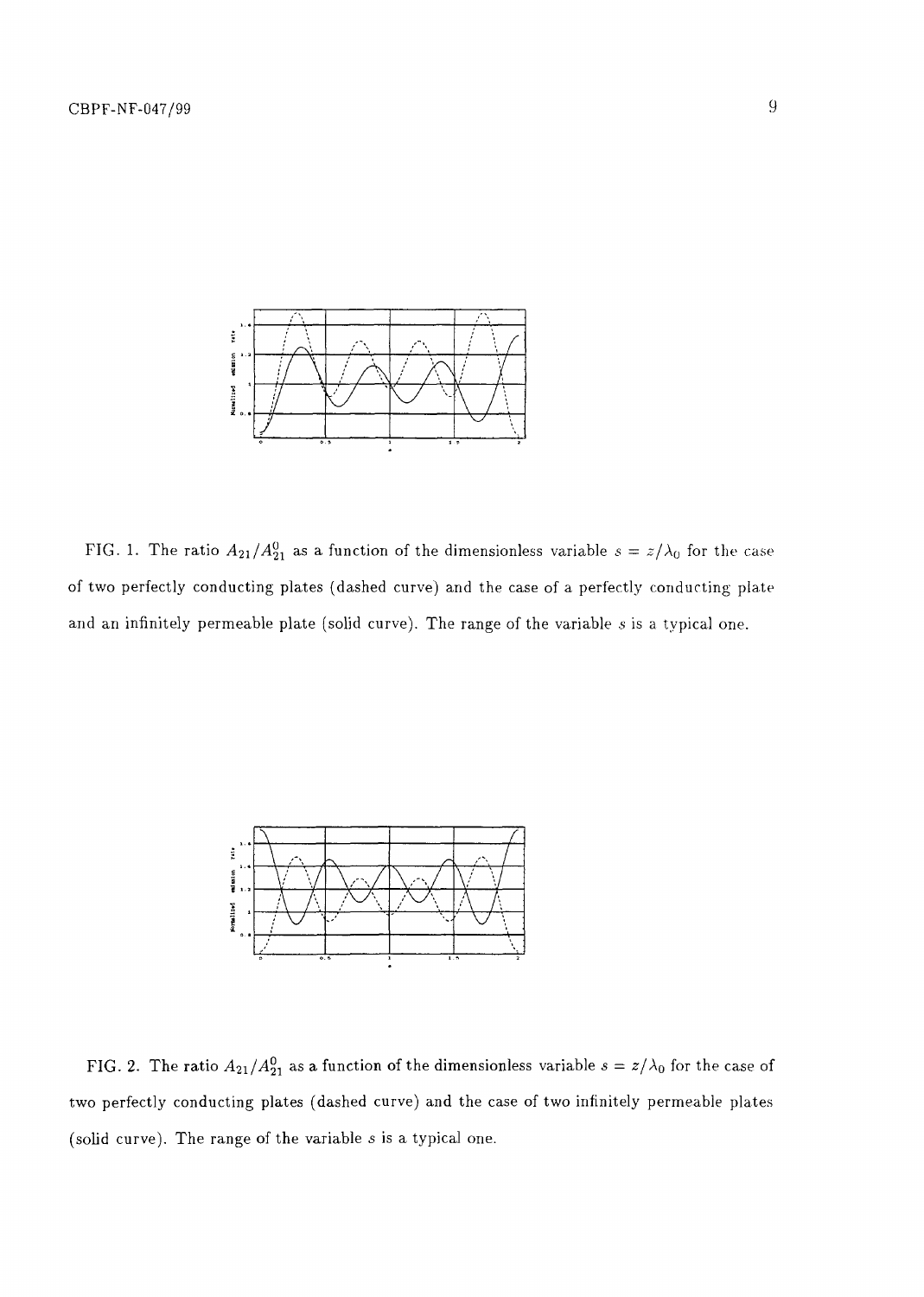

FIG. 3. The ratio  $A^{\parallel}_{21}/A^{\parallel 0\parallel}_{21}$  for the case of two perfectly conducting plates (dashed curve) and the ratio  $A_2^{\perp}/A_2^{0\perp}$  for the case of two infinitely permeable plates (solid curve) as functions of the dimensionless variable  $l = L/\lambda_0$ .



FIG. 4. The ratio  $A_{21}^\pm / A_{21}^{0\pm}$  for the case of one perfectly conducting and one infinitely permeable plate. Suppression occurs at  $l = L/\lambda_0 = 1/4$ .